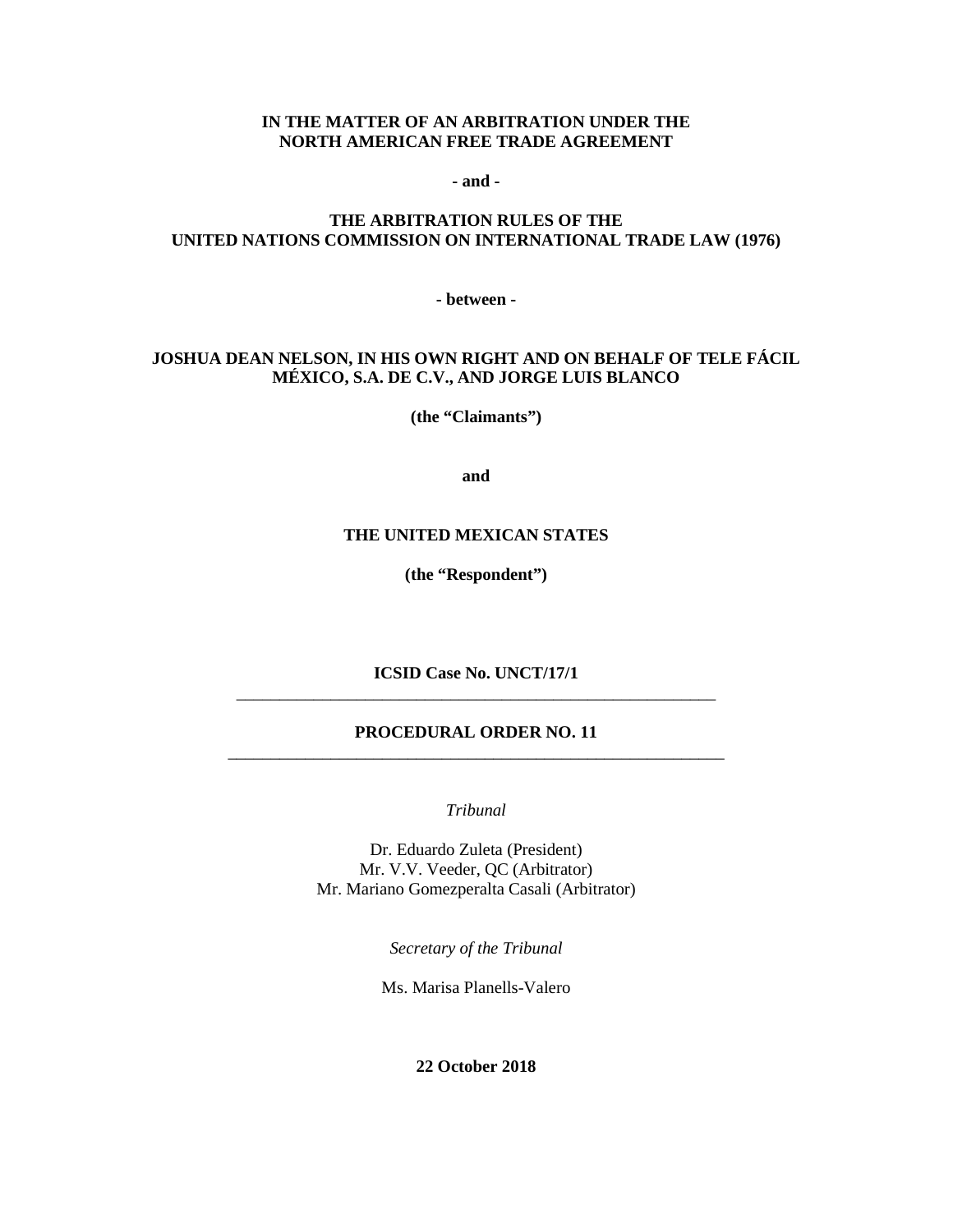## **I. Procedural history**

- 1. Procedural Order No. 10, dated 4 September 2018, (i) formalized the Parties' agreement with respect to the deadline for the submission of Respondents Rejoinder, which was set for 10 September 2018; and (ii) lifted the suspension for filing Respondent's Rejoinder.
- 2. On 10 September 2018, Respondent filed its Rejoinder, which was accompanied, *inter alia*, by an expert report of Dr. Paolo Buccirossi ("the Report").
- 3. On 28 September 2018, Claimants requested the Tribunal to reject the Report on grounds that it (i) violated Procedural Order No. 1 and (ii) contravened Claimants rights to equal treatment and a full opportunity to present their case ("Claimants' Request").
- 4. On 5 October 2018, pursuant to the Tribunal's invitation, Respondent sent its comments to Claimants' Request.

## **II. Position of the Parties**

### **A. Claimants**

- 5. Claimants assert that (i) the submission of the Report violates section 19.3 of Procedural Order No. 1, because no evidence may be presented after the last submission of a party, except in exceptional circumstances and with prior leave from the Tribunal; (ii) Respondent failed to identify any exceptional circumstances which warranted the submission of an additional damages report.<sup>[1](#page-1-0)</sup>
- 6. According to Claimants, rather than responding to the critiques made by Dr. Dippon and Dr. Mariscal to Mr. Obrador's report, the Report undertakes an entire new critique of both Dr. Dippon's and Dr. Mariscal's original reports. Respondent should not be granted a second chance to rebut the damages case that Claimants and Claimants' experts have made since the opportunity to rebut the opening reports of Dr. Dippon and Dr. Mariscal was in the Statement of Defense.<sup>[2](#page-1-1)</sup>
- 7. According to Claimants, Respondent as well as both Dr. Buccirossi and Mr. Obrador are aware that Dr. Buccirossi was retained to present a second effort to critique the report and models of Dr. Dippon and Dr. Mariscal.[3](#page-1-2)
- 8. In sum, Claimants state that the Report cannot be considered part of the last rebuttal submission because it presents new material on earlier reports, without proper leave from the Tribunal or a proper showing of exceptional circumstances.<sup>[4](#page-1-3)</sup>

<span id="page-1-0"></span><sup>&</sup>lt;sup>1</sup> Claimants' Letter to the Tribunal, 28 September 2018, p. 1.

<span id="page-1-1"></span><sup>2</sup> Ibid., p. 2.

<span id="page-1-2"></span><sup>3</sup> Ibid., p. 3.

<span id="page-1-3"></span><sup>4</sup> Ibid., p. 3.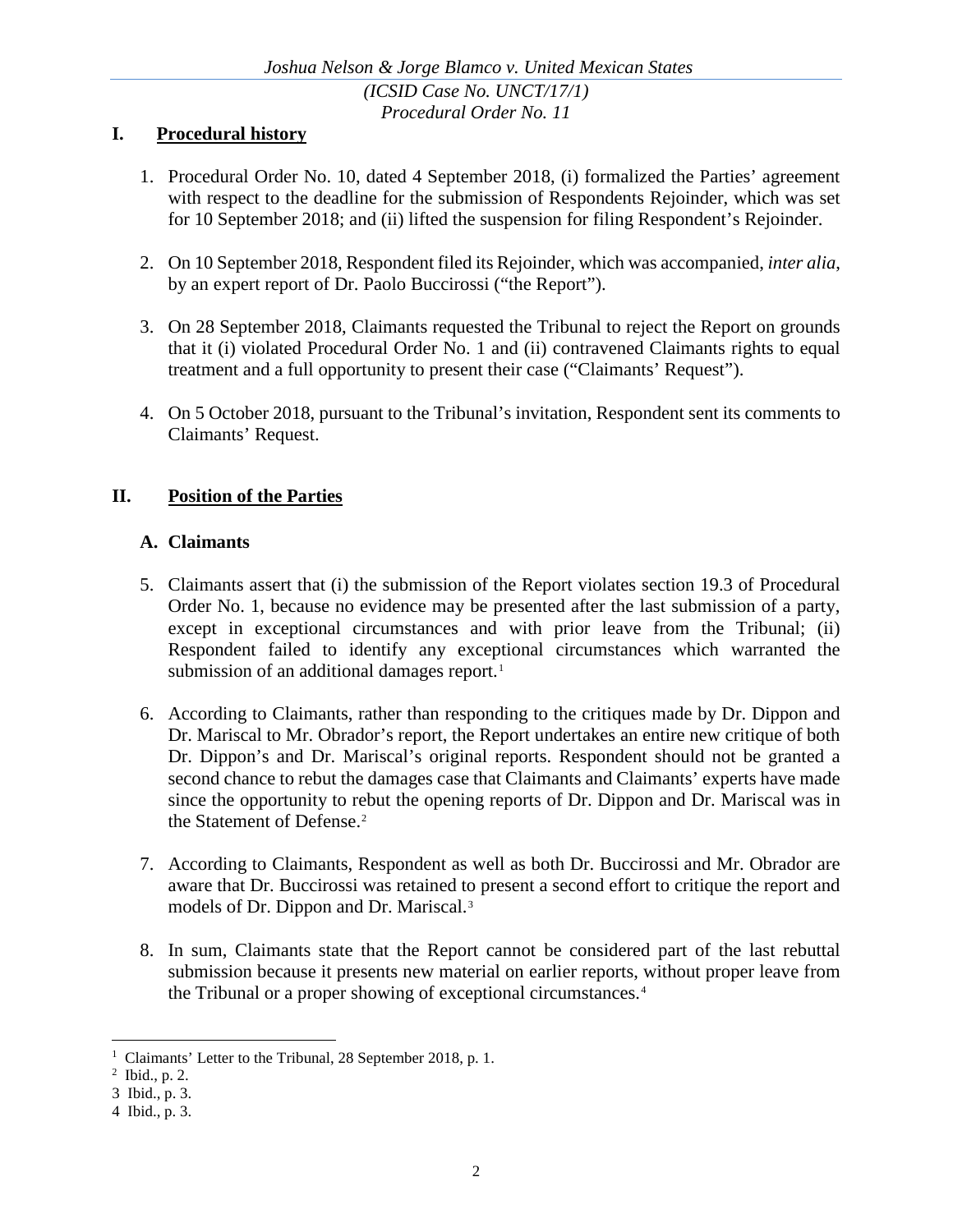- 9. Claimants stress that the filing of the Report violates Claimants' rights to equal treatment and a full opportunity to present their case, citing Article 15(1) of the 1976 UNCITRAL Rules, Preamble (3) of the IBA Rules on the Taking of Evidence in International Arbitration, and the decisions in (i) *Vera-Jo Miller Aryeh et al and The Islamic Republic of Iran,* and (ii) *Henry F. Teichman and Hamadan Glass Co's*. [5](#page-2-0)
- 10. Claimants, citing *Teichman and Hamadan Glass Co's,* asserts that the Report does not meet the definition of rebuttal evidence because (i) it contains entirely new economic analysis and (ii) attempts to supplant Mr. Obradors' original report and the critiques that it received. Finally, Claimants submit that the Report deprives them of the opportunity to address significant new material.<sup>[6](#page-2-1)</sup>

## **B. Respondent**

- 11. Respondent alleges that the filing of the Report does not violate Section 19.3 of Procedural Order No. 1 because the Report accompanied Respondent's Rejoinder, and therefore, Respondent was not obliged to request prior leave from the Tribunal.<sup>[7](#page-2-2)</sup>
- 12. According to Respondent, the Report was submitted in accordance with section 19.1 of Procedural Order No. 1 and with Article 24.1 of the 1976 UNCITRAL Rules.<sup>[8](#page-2-3)</sup>
- 13. Respondent states that the Report was introduced to verify if the criticism made in the Claimants' reply to Mr. Obrador's expert report were founded, and, to rebut the content of Dr. Dippon's and Dr. Mariscal's second expert reports submitted with Claimants' Reply. Therefore, in order to accomplish its work, Mr. Buccirossi had to consider the economic aspects of their initial reports.[9](#page-2-4)
- 14. Respondent asserts that the submission of the Report does not violate the principle of equal treatment of the Parties and notes that Claimants, will have the opportunity during the Hearing to cross examine Mr. Buccirossi and present opening and closing arguments<sup>[10](#page-2-5)</sup>.
- 15. Respondent states that it would not oppose if Tribunal grants an opportunity for Claimants to reply to the Report promptly and limiting it to its rebuttal $11$ .
- 16. According to Respondent, rejecting the Report as requested by Claimants, would contravene Respondent's full opportunity to present its case and its right to be heard. Therefore, Respondent requests the Tribunal to reject the Request, and, if adequate, to grant Claimants the opportunity to reply to the Report [12.](#page-2-7)

<span id="page-2-0"></span> <sup>5</sup> Ibid., p. 4.

<span id="page-2-1"></span> $6$  Ibid., p. 5.

<span id="page-2-2"></span><sup>7</sup> Respondent´s Letter to the Tribunal, 5 October 2018, p.1.

<span id="page-2-3"></span><sup>8</sup> Ibid., p.2.

<span id="page-2-4"></span><sup>9</sup> Ibid., p.2.

<span id="page-2-5"></span> $10$  Ibid., p.2.

<span id="page-2-6"></span> $11$  Ibid., p.2.

<span id="page-2-7"></span> $12$  Ibid., p.3.